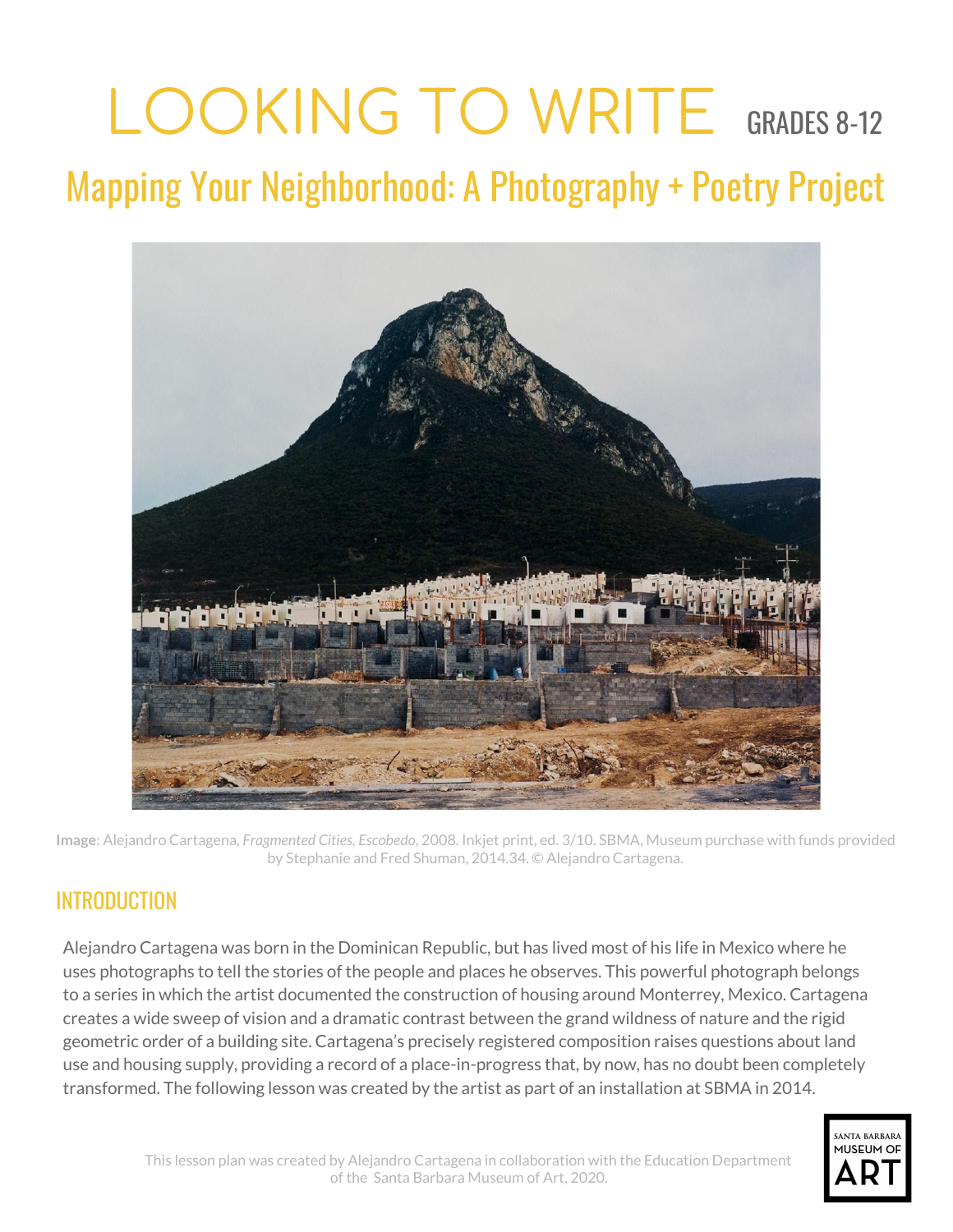# ACTIVITY: TELL ME A STORY

"Walking is mapping with your feet. It helps you piece a city together, connecting up neighborhoods that might otherwise have remained discrete entities, different planets bound to each other, sustained yet remote. I like seeing how in fact they blend into one another, I like noticing the boundaries between them. Walking helps me feel at *home."* ― *Lauren Elkin, Flâneuse: Women Walk the City in Paris, New York, Tokyo, Venice and London*

A story helps us understand our surroundings and feel closer to the people we live with. Usually when we tell someone a story we use words, but this time we are going to use pictures. For this project, go for a walk around your neighborhood. As you walk, take photographs of the things you see using Cartagena's advice as guidance:

When I try to tell a story through images I am always trying to share things that interest me. I think about the way it will look and how it might make people feel: do I want to give a sense of awe or a feeling of the every day? Will the story be a personal tale or something connected to history? Or, is it a story about a problem I see in the community, something I'd like to change? Will the story be contained in one image or revealed by pairing images—creating new meanings and relationships between them?

Keep a journal. When you are walking around your neighborhood, write down all the things you notice. Try looking at your neighborhood as if for the first time. You may use one or more of the following prompts as inspiration for your observations:

- Find something small that you never looked at closely before. Describe it.
- Find something growing. How is it growing?
- Find something broken. How is it broken?
- Observe people doing things. Describe what they are doing using lots of details.
- Imagine something in your neighborhood didn't exist. What would be there instead?
- Listen quietly for 60 seconds. List all the things you hear.
- List everything you smell, see, and feel.
- Make a list of things you see that you don't like in your neighborhood. Now, imagine that you have the power to change those things with a wish. List your wishes.
- You may want to use this model in your journaling:

| I am standing | I am hearing |
|---------------|--------------|
| I am looking  | I am feeling |

Finally, have some fun reimagining your neighborhood or describing it in ways you've never done before. If your neighborhood was a spice, which one would it be? If it was music, what genre? If it was ice cream, what flavor? If someone made a movie or wrote a book about it, what would the title be?

Once you have taken your photographs and finished journaling, choose **one photograph** to use as inspiration in the next step of the project.